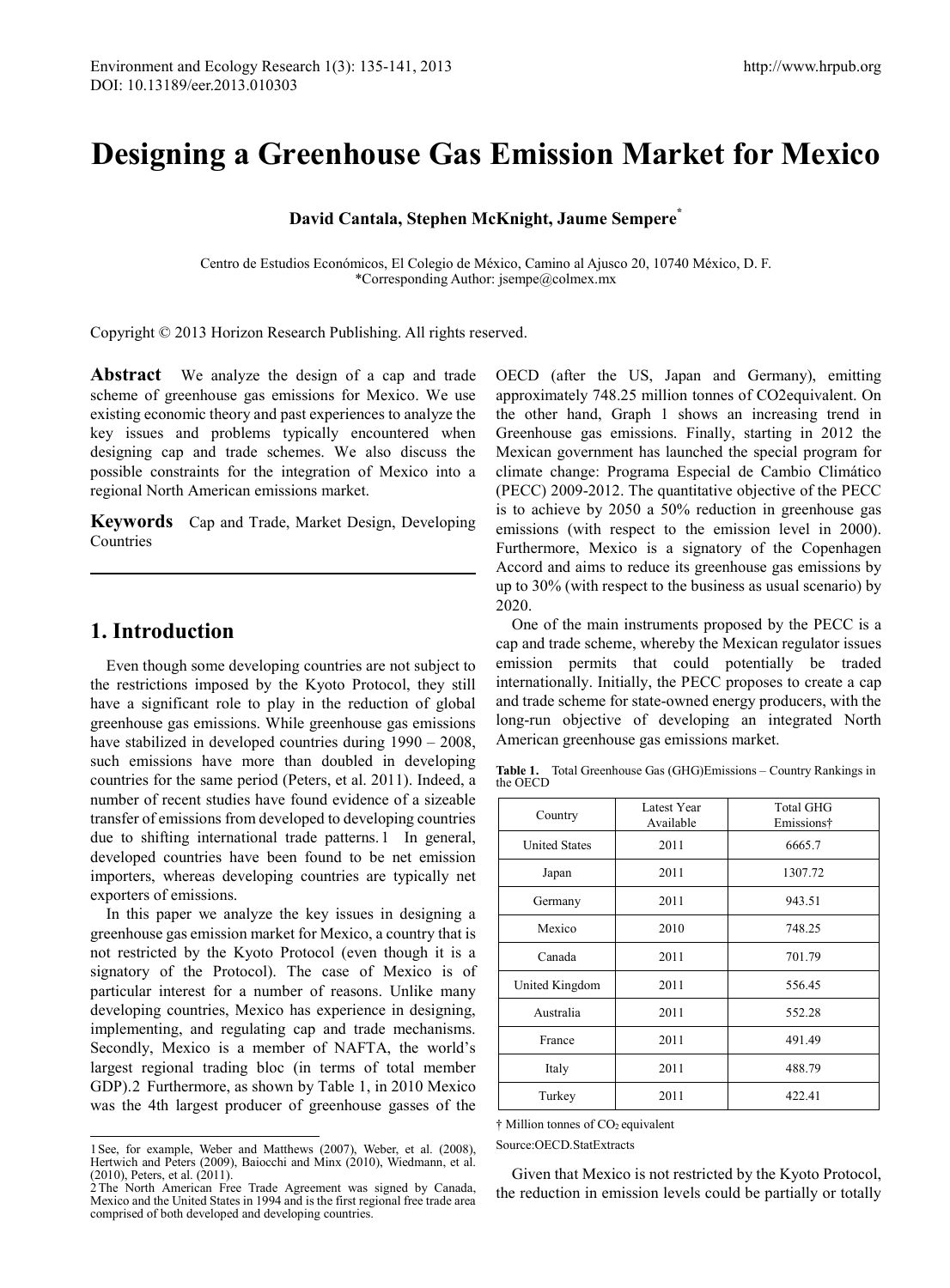financed by Protocol countries. If emission permits issued by Mexico are purchased by foreign firms, the economic cost of the emission reduction rests with foreign countries. Naturally, these countries will only allow domestic firms to purchase Mexican emission permits if the cap and trade scheme satisfies several requirements. Of particular importance is the need for credible agencies to certify the compliance of Mexican producers with the regulations, since otherwise, the cap imposes no effective constraint on Mexican emission levels.





If Mexico decides to introduce an emissions reduction program, important questions arise not only in terms of its monitoring, but also relating to the specific design of the cap and trade scheme, and its potential economic consequences. The objective of this paper is to critically examine the individual components of a cap and trade market scheme, and identify the key issues and challenges faced by the Mexican authorities in its possible design. We also analyze the desirability of a regional North American greenhouse gas emissions market from the perspective of Mexico.

This research complements the descriptive report by Burtraw, et al. (2010) which outlines a number of possible strategies to reduce greenhouse emissions in Mexico. While they also consider the creation of a cap and trade program for regulated sectors, our paper, instead, focuses on *market design* issues of implementing such a program.

The remaining sections are as follows. Section 2 critically evaluates the design of a cap and trade scheme to reduce emissions in Mexico. Section 3 gives a brief summary of previous cap and trade experiences in Mexico and in the US and Canada, and considers the potential economic costs and benefits of creating a regional North American emission permits market. Finally, the key conclusions and recommendations from this study are summarized in Section 4.

# <span id="page-1-0"></span>**2. Designing a Cap and Trade Mechanism for Mexico**

Despite its theoretical benefits and some good empirical experiences (e.g. the market for acid rain in the  $US^3$  $US^3$ ), cap and trade mechanisms face a number of *practical* difficulties. First, the implementation of the emission-level target cannot be taken for granted and, instead, has to be imposed effectively by the system of law administration. It is also necessary to establish an accurate measurement system to detect emission levels by all firms regulated by the scheme. In order to ensure that the measurement system is not altered, the establishment of appropriate auditing standards is also required. Finally, it is imperative that the system of law administration can impose fines on individual firms for cases of non-compliance. In summary, it is necessary to have an institutional system strong enough to guarantee that all firms comply with the regulation. This will certainly be a necessary condition for third parties before they purchase Mexican emission permits, which is crucial if Mexico hopes to at least partially finance its emission reductions using overseas investment. Mexico is current ranked at number 105in the world in terms of the Corruption Perception Index 2012 created by *Transparency International*. This suggests that additional efforts will have to be done in order to ensure the internationally credibility of the regulation.

Even with an effective institutional system there is however no guarantee that the emissions market will work either efficiently, or as anticipated. As shown by Figure 1, there are four key elements relating to the market design of cap and trade mechanisms that will ultimately determine the success or failure of the scheme. The first element relates to the initial allocation of permits. The second element is concerned with the issue of who is allowed to participate in the market. The third element considers the rules of permit exchange. That is, the mechanism has to decide between permitting bilateral trade, trade in centralized markets, or if all types of exchange are possible. The final key element relates to the time durability of the emission permit. We discuss each of these four elements in detail below.



**Figure 1.** Key components in the design of cap and trade mechanisms

A final issue that is beyond the scope of this paper relates to the setting of the cap. In many countries the reduction of emissions is achieved using a variety of instruments, with the

<u>.</u>

<sup>3</sup> For instance, see Joscow, Schmalensee, and Bailey (1998).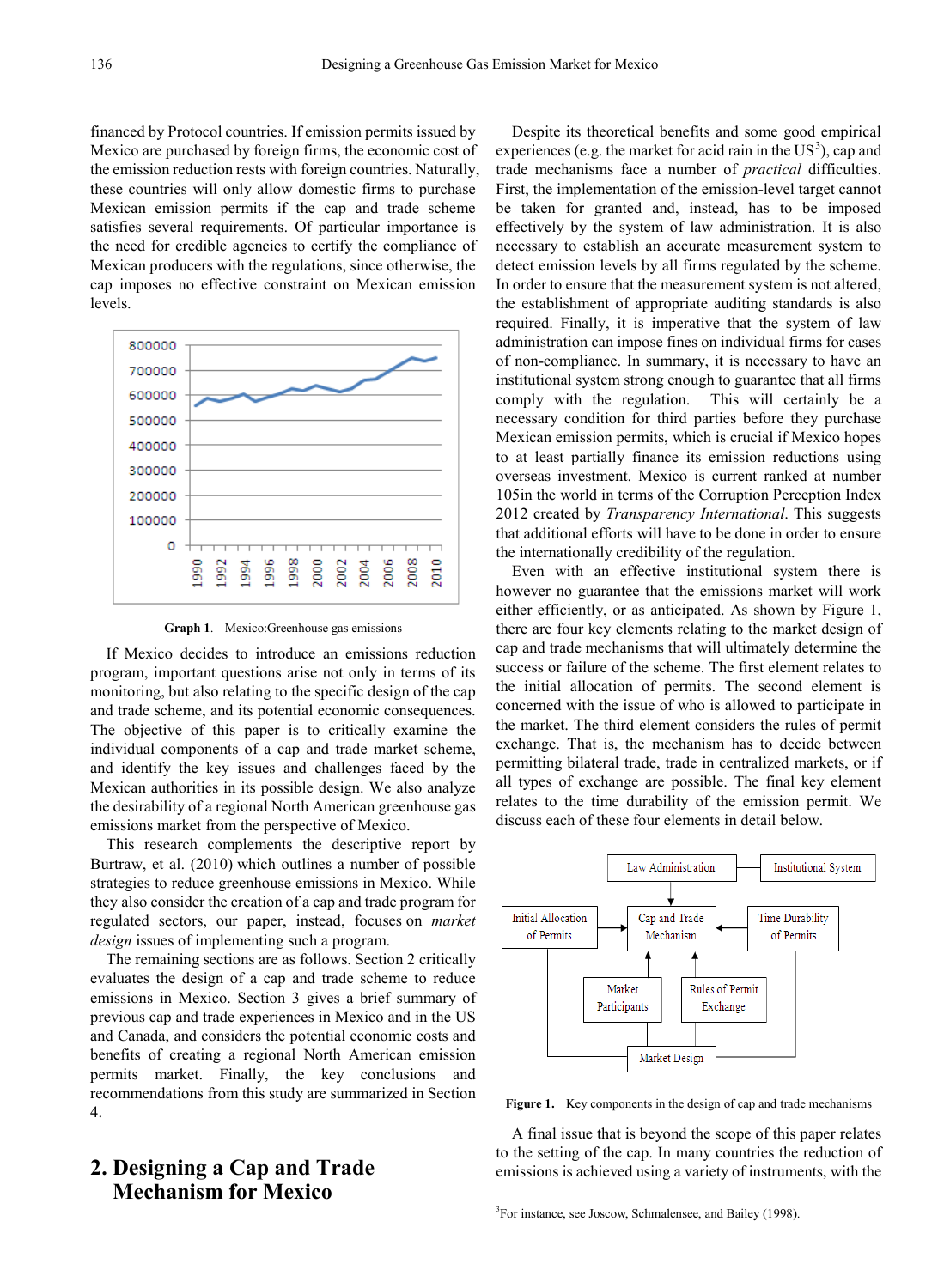cap and trade mechanism being only one of them. While the tightness of the cap and the sectors involved are ultimately a political economy decision, this will have an impact on the tradability of the emission permits.

#### **2.1. Initial Allocation of Permits**

The initial allocation of permits can have important redistributive consequences (not only between production sectors, but also among consumers and firms) and consequences for the efficiency of the final allocation.<sup>[4](#page-2-0)</sup> In practice, the initial allocation can either be sold or allocated gratuitously. If the permits are to be sold, the orthodox way is through an auction mechanism. However, if the emission permits are gratuitous, they are generally allocated in proportion to historical emissions (so-called, *grandfathering*). Grandfathering has the advantage over auctions in that its political cost is lower. If the initial allocation of permits has to be purchased by auction, firms must absorb the full burden or cost of the regulation (although they can in principle pass some of this additional cost onto the final consumer through higher prices). In this case firms have a clear incentive to lobby against the regulation. It is well known from the theory of interest groups that the formation of lobbying groups are more likely to occur when the market has few members and the potential loss is high. $5$  In the case of environmental regulation, lobbying groups are likely to emerge when the number of firms subjected to the regulation is small, and the cost imposed by the regulation is large. Clearly, the emergence of interest groups elevates significantly the political cost of introducing the environmental regulation.

However, a trade-off arises as public revenue can be raised (that could, for example, be used to reduce the tax burden on individuals) if emission permits are auctioned instead of allocated gratuitously  $6$ . Therefore, one can view the non-auctioning of emission permits as equivalent to a subsidy from taxpayers to the regulated firms. Furthermore, it is well documented from economic theory that the auction mechanism, if well designed, would result in firms with the highest abatement costs purchasing the most permits.

One criticism of the European emission trading scheme has been that the vast majority of emission permits were initially allocated gratuitously (only 4% was allocated by auction). From the above discussion, this can be interpreted as a subsidy from European taxpayers to the regulated firms. For the next trading period it is envisaged that at least 50% of the emission permits should be allocated through auction. However, there are some economic sectors that will be exempt from the auctioning process, and consequently will continue to receive emission permits without cost. The

 $\frac{1}{2}$ 

justification for this exception is based on the idea of strategic sectors. A strategic sector relates to whether the regulation would create a sufficient incentive within the sector for firms to reallocate to a non-Kyoto participant in order to avoid paying the associated permit cost. The minimization of this carbon leakage is a central issue in the design of cap and trade schemes.

The most important sectors subject to potential emissions regulation in Mexico are the electricity, oil and gas sectors. While these sectors are typically considered strategic, the potential carbon leakage effects are unimportant in this case, since the vast majority of these industries are state-owned. However, for private companies subjected to the regulation the cost represented by an auction mechanism could be sizable. In order to minimize carbon leakage one should evaluate the impact of the initial permit cost on firm localization and sensitivity to the regulation before implementing the auctioning of permits. This might be especially important for the Maquiladora sector and the Mexican automobile industry, where Mexico is the largest North American auto-producing nation. For Mexico, the integration into a regional North America emissions market would help to reduce the carbon leakage effects within the NAFTA area.

#### **2.2. Market Participants**

<u>.</u>

An important part in the design of any market relates to the agents that are allowed to participate in it. For cap and trade schemes, one possibility is to only allow trading among the firms regulated by the scheme. In this case, firms purchase the permits with the sole purpose of reducing abatement efforts. An alternative option is to open the market to other participants who cannot directly use the emission permits. This has the advantage of widening the market, since the over-restriction of participants may result in too thin a market, whereby potential traders are unable to find a match. However, the disadvantage of market widening is that participants may enter the market for speculative reasons, which can produce permit prices that are not efficient. With inefficient permit prices, the market fails to exert the required incentives on regulated firms and efficient emission reduction cannot be achieved.

Given the sectors established in the PECC, one of the main problems in designing an emissions trading market for Mexico is the likelihood of too few market participants. Therefore, unless the emissions market is opened up, it would be too thin and hencequite possibly uncompetitive. In addition, the sectors potentially subject to regulation are such that it might be difficult for these firms to reach cost efficiency, given the constraint imposed by the size of domestic market. Therefore, the integration into a larger international market appears to be a necessary condition for a

<span id="page-2-0"></span><sup>&</sup>lt;sup>4</sup>See Burguet and Sempere  $(2010)$  for further details.

<sup>&</sup>lt;sup>5</sup>See Schneider (2012) for a detailed discussion on the effects of the size of interest groups on lobbying.

<span id="page-2-1"></span><sup>&</sup>lt;sup>6</sup> In fact, auctioning permits could be seen as a compensatory mechanism as part of the revenues received can be used, through appropriate tax breaks or rebates, to help offset (partially or fully) the negative effect of pollution on consumers (for more discussion on this issue see Shammin and Bullard, 2009).

<sup>7</sup> A continued criticism of the European scheme relates to whether the strategic sector framework employed by the European Union accurately captures the notion of probable carbon leakage or not. For an empirical analysis based on interviewing managers see Anderson, et al. (2010).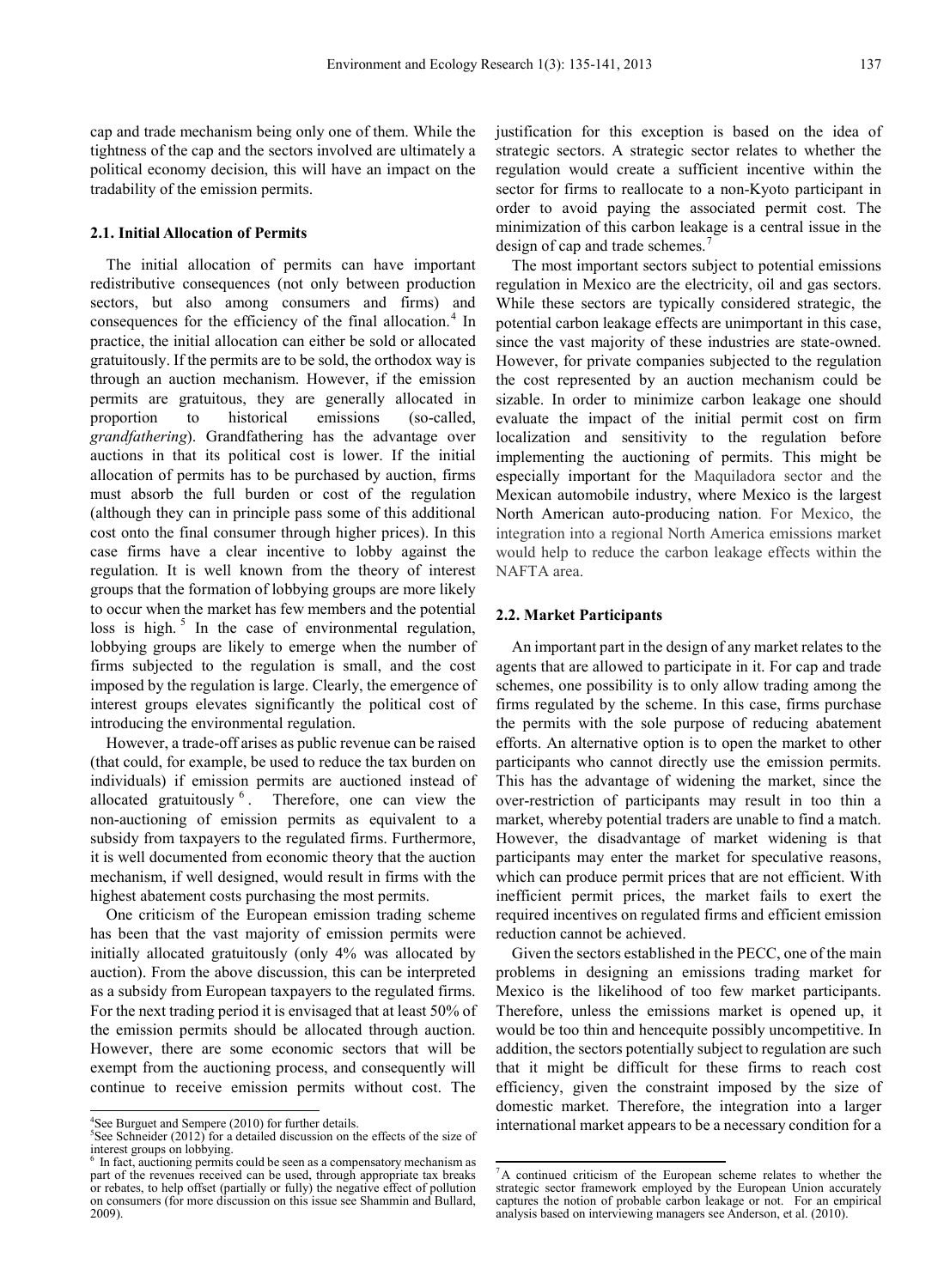well-functioning permit market in Mexico.

### **2.3. Type of Trade**

In market design, the rules of exchange (i.e. trade) need to be devised. Trade can either be bilateral and decentralized (i.e. each part has to find a counterpart for a trade to take place), or alternatively it can be realized in exchange markets in which all parts can meet to purchase or sell permits. The latter are generally characterized as being more informative and liquid, consequently requiring the presence of compensatory mechanisms to guarantee that all transactions can be made. Bilateral trade instead allows for more flexibility in the form of the exchange contracts.

The minimization of aggregate emission abatement costs requires that trading prices are not too disperse (in other words the trading prices are approximately unique). If bilateral trade prevails there is nothing in the market mechanism to ensure the emergence of a unique price for the emission permit. In this case the regulator has an important role to play in designing devices to prevent too much dispersion of trading prices.

Data from the European Climate Exchange suggest that most of the transactions in European emission allowances are over-the-counter (i.e. trade is bilateral), even though trade in exchange markets is possible. Finance theory (e.g. Seppi, 1990) shows that the amount of over-the-counter trading crucially depends on both the degree of private information of the investor, and the information sensitiveness of the asset. Given the prevalence of over-the-counter transactions in European emission allowances it appears that these two factors have not been very significant. However, the existence of exchange markets can also be important for uninformed traders to be able to take advantage from over-the-counter trading. Therefore, it seems that a well-functioning emission permits markets requires the coexistence of both types of exchanges.

### **2.4. Time Durability of the Permit**

The final element of designing an emission market, concerns the time durability of the emission permit. In many practical cases the emission permit can be used during an interval of several years, thereby enabling the permit holder greater flexibility over abatement activities planning, and thus, for greater cost efficiency. In any case, given the need to trade permits internationally, the time durability of Mexican permits must be comparable to the emission permits of other countries. Therefore, we do not envisage the time durability of permits to be an important issue for Mexico.

# <span id="page-3-0"></span>**3. A regional North American Emission Permits Market**

Unlike many developing countries, Mexico has experience in using cap and trade mechanisms. The most important of these relates to the mechanism implemented by PEMEX, the state-owned oil company, from 2001 to 2005.<sup>[8](#page-3-0)</sup> After a measurement and quantification phase, PEMEX proposed to reduce the emission of gasses by 1% per annum from the 1999 emission baseline. In order to achieve this reduction, PEMEX created an internal emissions market in which the market participants were comprised of 25 business units of the firm. Specifically, the market was a cap and trade mechanism that, in the first stage, assigned permits to each of the business units (one permit was equivalent to 1 metric tonne of carbon). Each business unit had to balance permits against emissions. In the case a business unit ended with more permit rights than emissions, the corresponding permits could be sold to other business units. Prices were negotiated through a computerized mechanism that registered transactions between business units, and to avoid price manipulations all transactions were carried out anonymously.

Given the perceived success of this mechanism, the PECC proposes to use a cap and trade scheme to reduce Mexico's greenhouse gas emission levels. Yet there are two fundamental differences between the PECC proposals and the PEMEX mechanism. The mechanism of the latter was established to reduce emissions of one individual firm. Furthermore, an integral part of the PECC proposals is the creation of emission permits that can be traded internationally.

#### **3.2. Cap and Trade Experiences in the US and Canada**

The United States, which signed but never ratified the Kyoto Protocol, has seen several legislative efforts to address GHG emissions. An attempt to establish an economy wide emissions trading program was the American Clean Energy and Security Act in 2009 (known as the Waxman-Markey bill). The Waxman-Markey bill would have established an economy-wide emissions trading program. But even though the U.S. House of Representatives passed it, the U.S.Senate never approved it. However, despite the absence of a nationwide system, several regions had already put in place or developed plans to implement their own GHG trading programs. Here we only mention them in brief (for details on a variety of U.S. emissions trading proposals, see Aldy, Pizer, and Raini, 2012).

In 2005, seven northeastern states in the United States agreed to an emissions trading program. Known as the Regional Greenhouse Gas Initiative, this program only covers large electricity generators, and nearly 100 percent of allowances are auctioned. A second U.S.-based emissions trading system began in California in 2013. While Arizona, California, New Mexico, Oregon, and Washington initiated

<u>.</u>

<sup>8</sup> For a detailed description of this mechanism see Gómez (2004). The mechanism was ultimately replaced by four other projects under the so-called Clean Development Mechanism, which is validated by the UN Framework Convention on Climate Change (UNFCCC).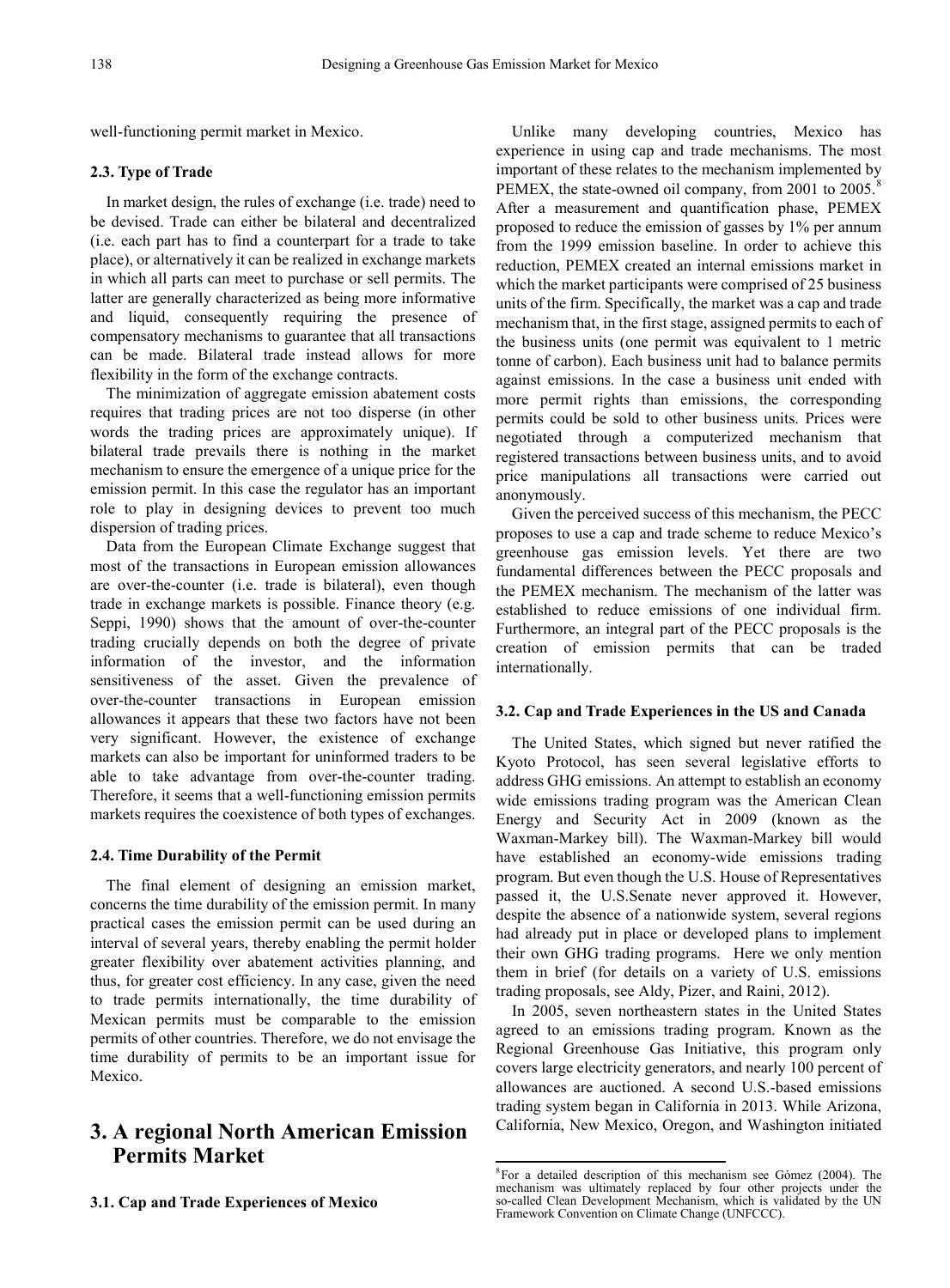the Western Climate Initiative (WCI) in 2007, later adding Utah and Montana as well as the Canadian provinces of British Columbia, Ontario, Manitoba, and Quebec, no WCI states in the U.S. other than California have implemented an emissions trading program. California's program will initially cover the power sector and large industrial sources, accounting for roughly 37 percent of the state's GHG emissions, and aims to expand to cover 85 percent by 2015, including transportation fuels.

A third regional agreement, the Midwestern Greenhouse Gas Reduction Accord (MGGRA), was signed in 2007. The accord was to function like the WCI, helping its members establish programs by 2012. In 2010, MGGRA released a detailed model rule for member states to adapt and use. The proposal covered the power sector, major industrial emitters, and transportation fuel distributors, with most allowances being allocated free of charge at the discretion of member states. Despite the MGGRA's progress, political and economic reasons ended the effort in early 2011.

Canada ratified the Kyoto Protocol in 2002 but never passed comprehensive legislation to regulate emissions. CO2 emissions exceeded their targets, and Canada withdrew from the Kyoto Protocol in 2011. Nonetheless, several provinces have made efforts to reduce GHG emissions. Quebec is currently on track to implement a GHG emissions trading program starting in 2013. The program will apply to industrial sources. Quebec developed the system using provisions developed under the WCI, allowing it to link with California. British Columbia, Manitoba, and Ontario, also WCI members, plan to adopt trading programs in the future but have not yet specified dates. The province of Alberta has adopted an internal program based on reducing energy intensity for large emitters, which allows some trade of allowances either between emitters or with the province. Most allowances are allocated freely to emitters, and, as of 2010, the program covered 97 facilities that accounted for roughly 50 percent of Alberta's GHG emissions.

### **3.3. Economic Integration of a Mexican Cap and Trade Program with the Regional Programs in the US and Canada**

<span id="page-4-0"></span>The discussion of section 2 suggested that the success of any emissions market in Mexico would require its integration into a larger and more competitive international emissions market. One natural possibility would be the creation of a regional North American emissions market or the integration of the Mexican market with one of the U.S. regional markets. Given its proximity, one possibility is the integration with the WCI. However, the implementation of a regional permits market can generate additional problems. When a regional market exists, one problem that can arise relates to heterogeneous regulations among the participant members. In the European emission system this created a distortion in the market, such that the value of the emission permits for regulated firms differed across member

countries. [9](#page-4-0) We believe that the homogenization of environmental regulations will be a key feature in any future North American emissions market. That is, Mexico's integration into the market developed by the WCI would require the use of provisions developed under the WCI. The by-product of this for Mexico will be the need to effectively guarantee compliance with higher standards of environmental regulations. This will impose additional restrictions on Mexican firms and on the Mexican economy as a whole.

While the need for homogeneity in environmental regulations is clear, it will also be desirable to impose homogeneity of environmental policies in the creation of any North American emissions market. For countries bounded by free trade agreements like NAFTA, there is an incentive to relax environmental standards to increase the competitive advantage of domestic firms. In a regional emissions market, such incentives are further reinforced with heterogeneous members. For example, by issuing more permits than what is environmentally desirable, a country can sell these permits on the regional market. Without further restrictions, this implies that a participant country can effectively sell a low abatement cost permit at the international permit price, thereby receiving a net transfer from the other participants in the regional bloc. A moral hazard problem can arise as national regulators know better the cost for their national firms imposed by the regulation. Moral hazard is not a problem for Clean Development Mechanism projects, since it is easy to verify the actual emission reduction, because each project is individually certified.

Furthermore, unlike the European emissions market, there are reasons to believe that any North American equivalent will face additional efficiency concerns. Firstly, with the absence of a common currency, the purchasing power value of emission permits will vary across the regional bloc, due to exchange rate fluctuations. This could have important implications for efficiency. Secondly, the market power of the United States is likely to be large within any regional North American market. Copeland and Taylor (2005) and Burguet and Sempere (2010) study the impact of market power on international emission permits. Copeland and Taylor (2005) show that international trade in emission permits can have a non-negligible impact on the international terms of trade for commodities. This arises because a large country trading emission permits affects both the international prices of the permits and the prices of the goods themselves. Since emission permits are inputs for firms across the trading bloc, their trade has an impact on commodity markets. Burguet and Sempere (2010) show that terms of trade effects can have adverse consequences for the efficiency of the final allocation of emission permits. Overall the correct functioning of the regional emissions market is not guaranteed in the presence of a large country with market power.

<u>.</u>

<sup>9</sup> For further details, see Ellerman, et al. (2007).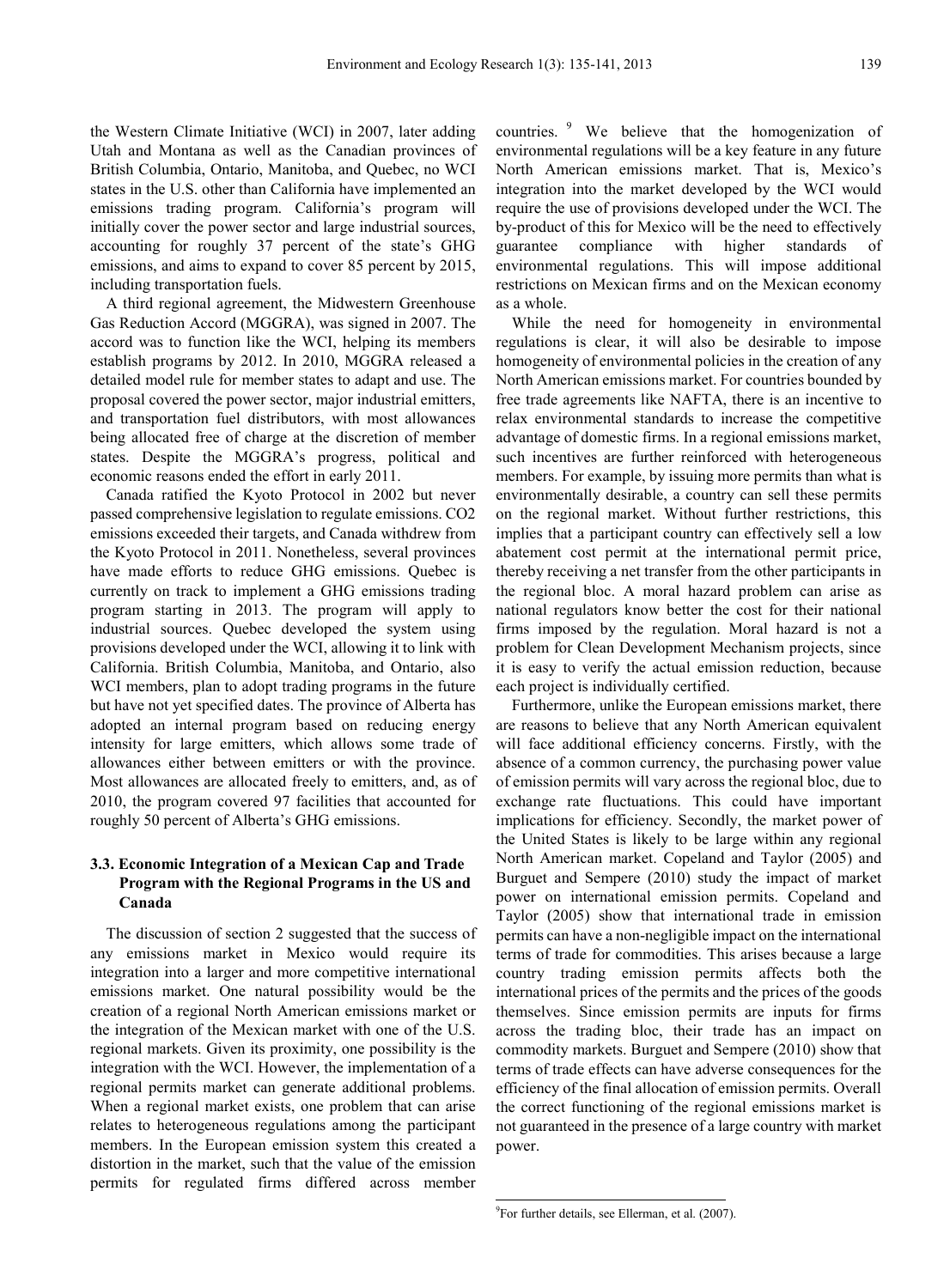# **4. Concluding Remarks: Some Lessons for Developing Countries**

Potentially, cap and trade schemes are a powerful tool to reduce greenhouse gas emissions. However, in order to reach this environmental objective at minimum cost, the working mechanism of the emission market has to be designed carefully.

In the case of Mexicothere are a number of important reasons why an emission market could fail. We have raised concerns over the possible carbon leakage effects of the regulation for private firms, and the emergence of speculators which will make it difficult to reach an efficient final assignment of rights, especially in a thin market. Of particular concern, relates to the treatment of state-owned industries, where the initial emission permits are likely to be allocated gratuitously, and other distortions in industrial markets that are not generally present in developed countries.

A key challenge faced by many developing countries is ensuring that there are sufficient participants in the emission trading market. If the number of firms is relatively low, there will be insufficient domestic competition within the market. A possible consequence of this is high variability in prices, which will not reflect the true cost of emission reduction. In this sense, outside competition is desirable. Such competition, however, will generate incentives for developing countries to assign initial permits with the objective to protect domestic firms. This distortion, in turn, could result in too many emission permits being issued, at too low a price. This moral hazard problem does not appear in existing Certified Emission Reductions markets, where the individual evaluation of projects is required.

The integration with larger markets also has an additional advantage: by generating sufficient scale for the profitable emergence of exchange markets, this helps facilitate bilateral transactions by providing reference prices. Such exchange markets already exist in developed countries and market integration would potentially enable the exchange of allowances issued by developing countries.

In conclusion, there are a number of potential problems in the design of cap and trade mechanisms for developing countries. One possible solution is the integration of developing markets into larger regional emission blocs. However, for regional permit markets to function optimally, an important requirement will be the homogenization of environmental regulations among participant countries.

### **Acknowledgements**

Sempere gratefully acknowledges research support from a Marie Curie Grant financed by the European Commission under contract PERG07-GA-2010-268238. The comments of an anonymous referee are gratefully acknowledged.

### **REFERENCES**

- [1] Anderson, B., Leib, J., Martin, R., Muûls, M., de Preux, L. and Wagner, U. (2010), "Climate Change Policy and Business in Europe –Evidence from Interviewing Managers", Center for Economic Performance Discussion Paper, London School of Economics, in press.
- [2] Baiocchi, G., Minx, J.C. (2010), "Understanding Changes in the UK's  $CO<sub>2</sub>$  Emissions: A Global Perspective", *Environmental Science and Technology* 44, 1177-1184.
- [3] Burguet, R. and Sempere, J. (2010), "Trade of Permits for Greenhouse Gas Emissions: Bilateral Trade Need Not be the Answer", *Environmental and Resource Economics* 56, 495-509.
- [4] Burtraw, D., Kopp, R., Morgenstern, R., Morris, D., and Topping, E. (2010), "Feasibility Assessment of a Carbon Cap-and-Trade System for Mexico", RFF Report July 2010, Resources for the Future.
- [5] Copeland, B., and Taylor, S. (2005), "Free Trade and Global Warming: A trade theory view of the Kyoto Protocol", *Journal of Environmental Economics and Management* 49, 205-234.
- [6] Duflo, E., Greenstone, M., Pande, R. and Ryan, N. (2010), "Towards an Emissions Trading Scheme for Air Pollutants in India", Center for Energy and Environmental Policy Research working paper 10-011, MIT Energy initiative and Sloan School of Management, MIT.
- [7] Ellerman, A.D., Buchner, B. and Carraro, C. (eds.) (2007), *Allocations in the European Emissions Trading Scheme: Rights, Rents and Fairness*, Cambridge University Press.
- [8] Gómez, Ávila, S. (2004), "Mercado interno de permisos de emisiones de carbono. Estudio de Caso, PEMEX", en Martínez, J. y Fernández, A. (compiladores), *Cambio Climático: Una visión desde México*, Secretaría de Medio Ambiente, Instituto Nacional de Ecología.
- [9] Hertwich, E.G., and Peters, G.P. (2009), "Carbon Footprint of Nations: A Global, Trade-Linked Analysis", *Environmental Science and Technology* 43, 6414-6420.
- [10] Joscow, P., Schmalensee, R. and Bailey, E. (1998), "The Market for
- [11] Sulfur Dioxide Emissions", *American Economic Review* 88, 669-685.
- [12] Newell, R.G., Pizer, W.A., and Raimi, D. (2012), "Carbon Markets: Past, Present, and Future", Resources for the Future D.P. 12-51.
- [13] Peters, G.P., Minx, J.C., Weber, C.L., and Edenhofer, O. (2011), "Growth in Emission Transfers via International Trade from 1990 to 2008", *Proceedings of the National Academy of Sciences*, doi: 10.1073/pnas.1006388108.
- [14] Shammin, M. and Bullard, C., 2009. "Impact of Cap‐and‐trade Policies for Reducing Greenhouse Gas Emissions on U.S. Households". Ecological Economics 68: 2432–2438
- [15] Schneider, M. (2012), "Interest-Group Size and Legislative Lobbying", Mimeo, CER-ETH Zurich.
- [16] Seppi, D. J. (1990), "Equilibrium Block Trading and